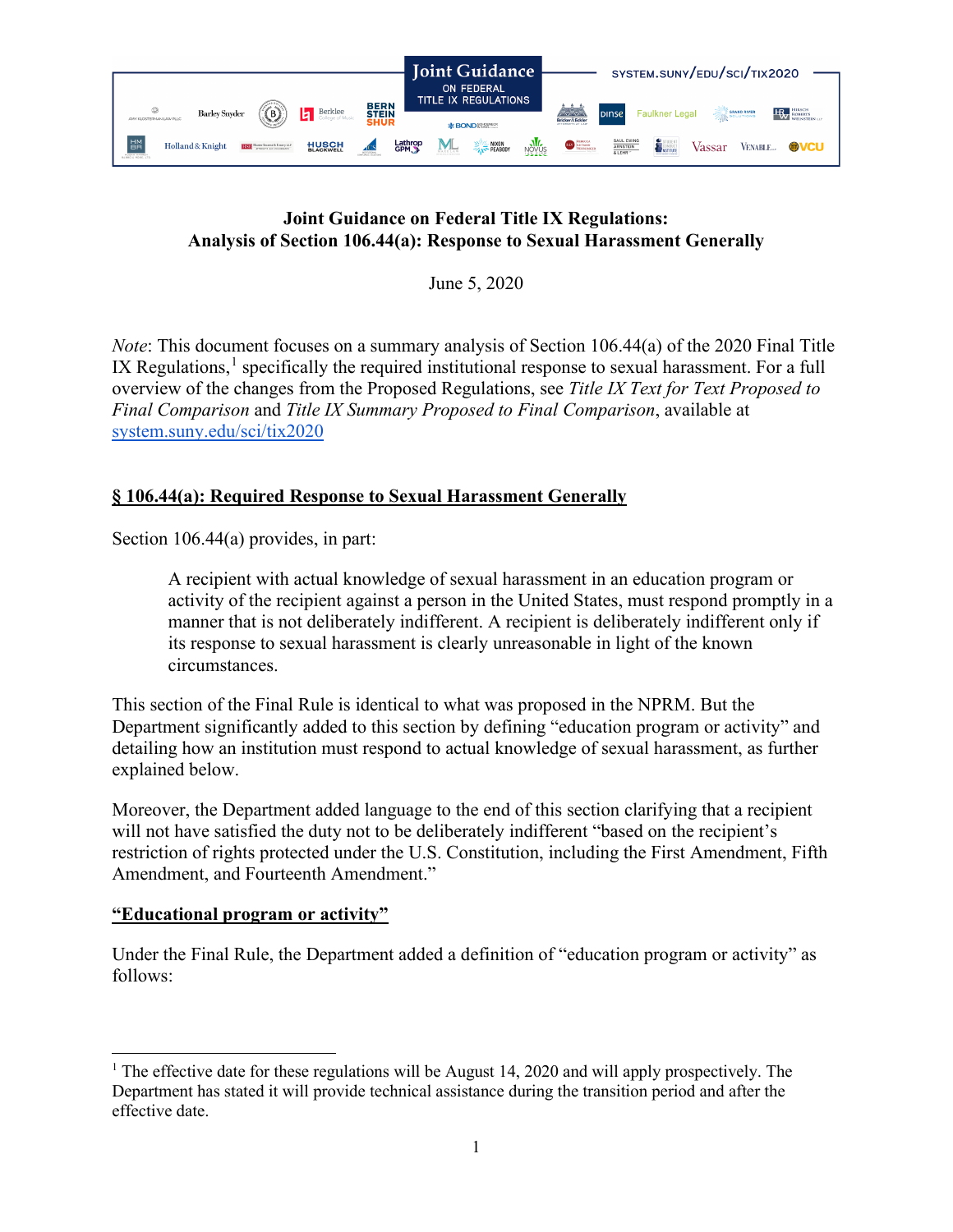For the purposes of this section, §§ 106.30, and 106.45, "education program or activity" includes locations, events, or circumstances over which the recipient exercised substantial control over both the respondent and the context in which the sexual harassment occurs, and also includes any building owned or controlled by a student organization that is officially recognized by a postsecondary institution.

As this language illustrates, the Final Rule anticipates that some off-campus sexual harassment may fall within a recipient's Title IX jurisdiction. Responding to concerns of ambiguity over what constitutes an "education program or activity," regarding off-campus conduct, the Department explained that, under this new definition "a recipient's Title IX obligations extend to incidents of sexual harassment that occur off campus if any of three conditions are met:

- the off-campus incident occurs as part of the recipient's 'operations' pursuant to 20 U.S.C. 1687 and 34 CFR 106.2(h);
- the recipient exercised substantial control over the respondent and the context of alleged sexual harassment that occurred off campus pursuant to  $\S$  106.44(a); or
- the incident of sexual harassment occurs at an off-campus building owned or controlled by a student organization officially recognized by a postsecondary institution pursuant to  $$106.44(a)."$

*See* 85 Fed. Reg. 30196-30197 (May 19, 2020).

Explaining the "substantial control" prong, the Department noted that, while factors "such as whether the recipient funded, promoted, or sponsored the event or circumstance where the alleged harassment occurred . . . may be helpful or useful for recipients to consider . . . to determine the scope of a recipient's program or activity, no single factor is determinative." *Id.*

Of particular interest during the COVID-19 pandemic, the Department recognized that "the statutory and regulatory definitions of 'program or activity' encompass 'all of the operations of' such recipients, and such 'operations' may certainly include computer and internet networks, digital platforms, and computer hardware or software owned or operated by, or used in the operations of, recipient." Regarding whether an institution can exercise "substantial control" over a student in the context of while the student is studying remotely, the Department said only that "a student using a personal device to perpetrate online sexual harassment during class time may constitute a circumstance over which the recipient exercises substantial control," but did not further elaborate. *Id.* at 30202.

# **Who must receive notice of an incident of sexual harassment for the recipient to have actual knowledge?**

A postsecondary institution will be deemed to have actual knowledge if notice of sexual harassment or allegations of sexual harassment is provided to (i) the Title IX Coordinator; or (ii) "any official of the recipient who has authority to institute corrective measures on behalf of the recipient." An elementary or secondary school has actual knowledge when notice is provided to any employee of the school.

The Final Rule does not include the term "responsible employee" to designate an individual whose receipt of a report of sexual harassment provides notice to a postsecondary institution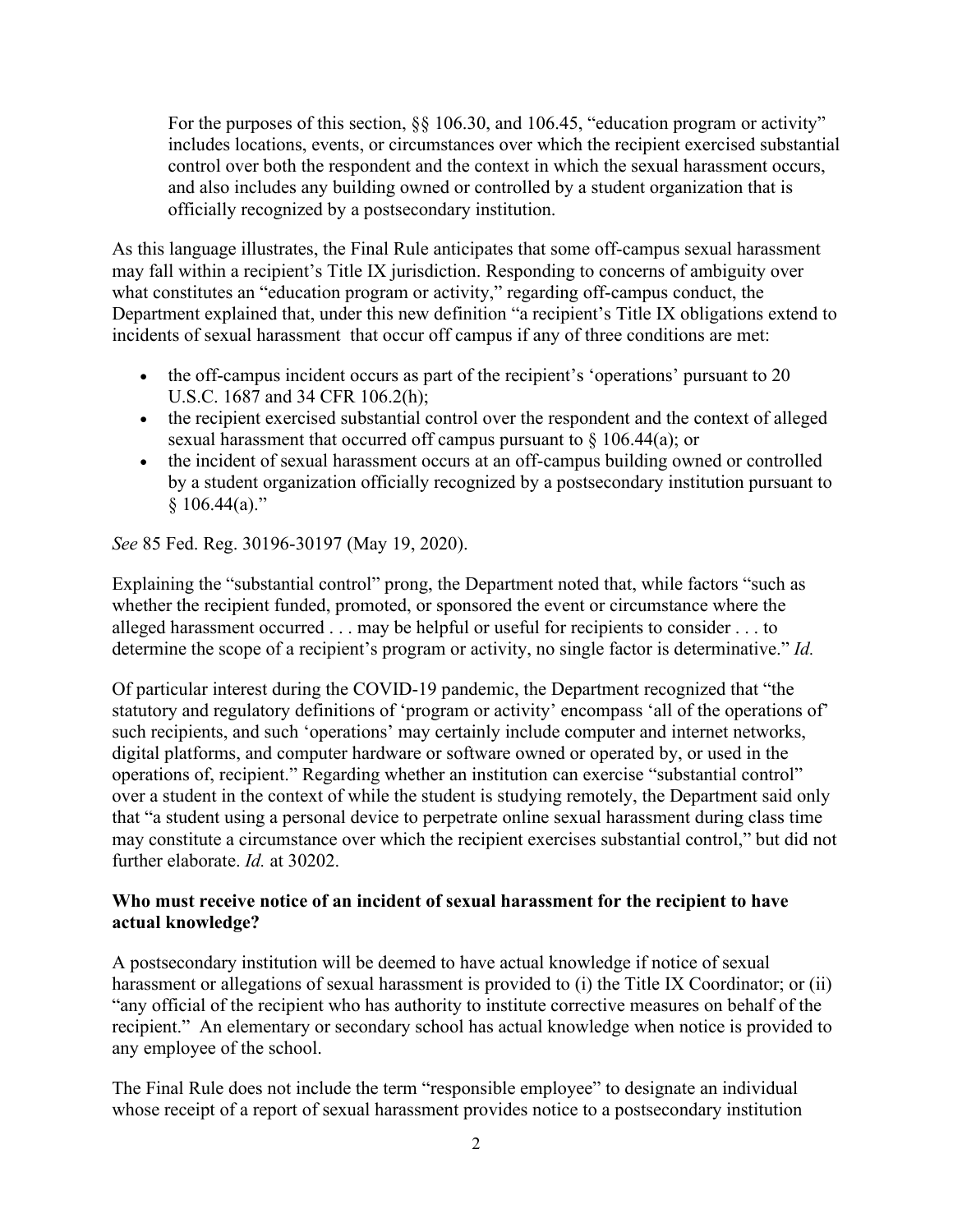requiring further action. Starting with the Department's 2001 Guidance, responsible employee was defined as "any employee who has the authority to take action to redress the harassment, who has the duty to report to appropriate school officials sexual harassment or any other misconduct by students or employees, or an individual who a student could reasonably believe has this authority or responsibility." The Department clarifies that "the first of the three categories described in guidance as 'responsible employees' are still used in these final regulations, because notice to an official with authority is the equivalent of the category referred to in guidance as an employee who has the authority to redress the harassment." *Id.* at 30112- 30113.

The Department provides flexibility to postsecondary institutions to designate the group of officials with authority narrowly or broadly. "A recipient (including a postsecondary institution recipient) may give authority to as many officials as it wishes to institute corrective measures on behalf of the recipient, and notice to such officials with authority will trigger the recipient's response obligations." *Id.* The Department notes that a recipient may choose to provide a list of officials with authority to students and employees. *Id.* at 30119. While the Final Rule does not mandate that certain categories of employees necessarily are officials with authority by virtue of position, the Preamble suggests that for employees supervisors would generally be considered officials with authority as would deans for students. *Id.*

Also absent in the Final Rule is a designation of which employees of a postsecondary institution must be mandatory reporters or a requirement that individuals mandated to report sexual harassment also are officials with authority, triggering an instituiton's obligation to respond. In the Preamble, the Department states:

The Department revised the definition of actual knowledge in § 106.30 to add that the mere ability or obligation to report sexual harassment or to inform a student about how to report sexual harassment, or having been trained to do so, does not qualify an individual, as one who has the authority to institute corrective measures on behalf of the recipient.

*Id.* at 30113.

Further, as stated in the Preamble, the Department essentially gives institutions the ability to go above their standard and train all employees or quire all employees to be mandated reporters:

Additionally, if a postsecondary institution would like to train all employees or require all employees to report sexual harassment to the Title IX Coordinator through policies that these final regulations do not require, then the postsecondary institution may do so without fearing that the Department will hold the postsecondary institution responsible for responding to sexual harassment allegations unless the recipient's employee actually did give notice to the recipient's Title IX Coordinator (or to an official with authority).

*Id.* at 30115.

## **Who may report an incident of sexual harassment that provides actual knowledge?**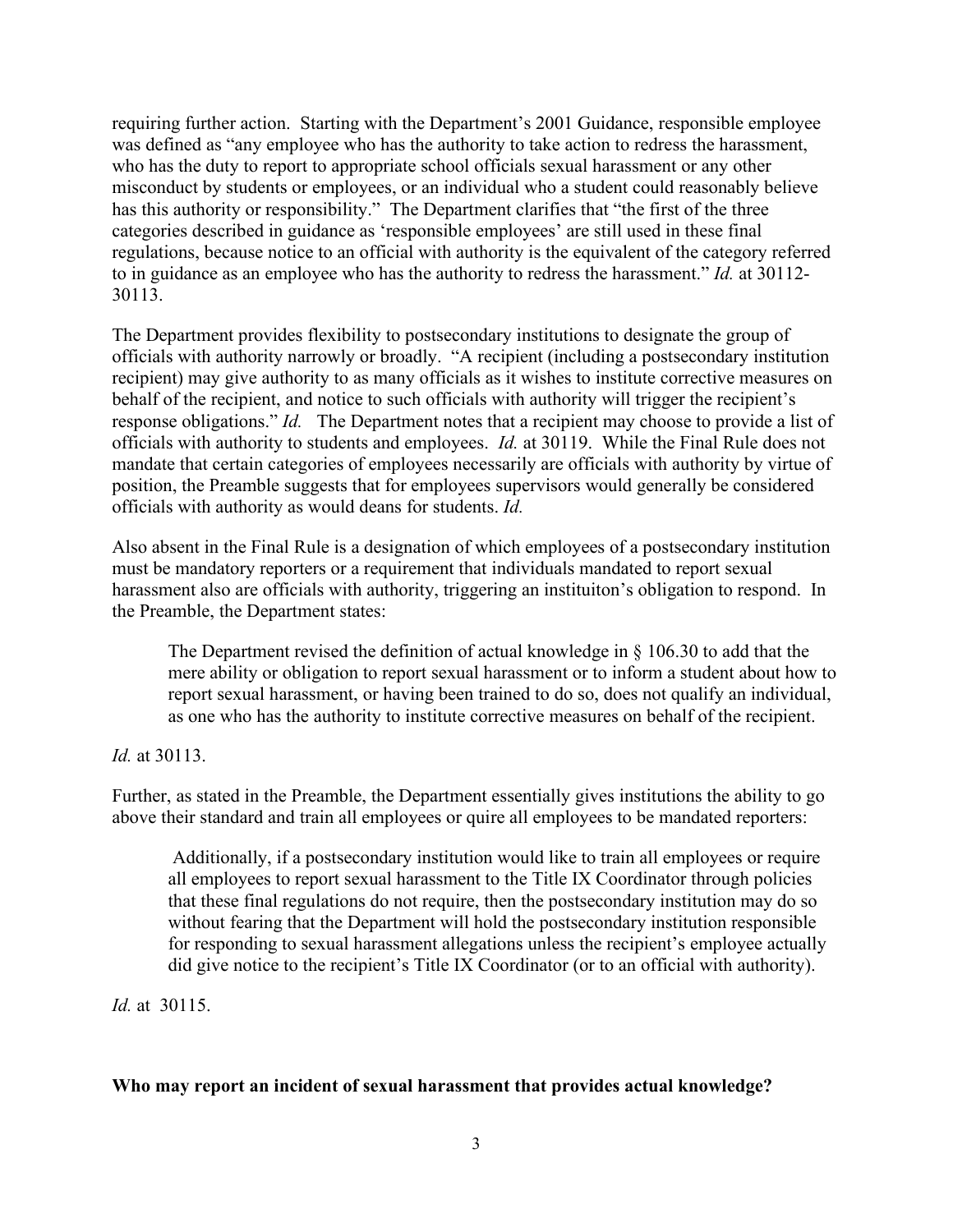As in the NPRM, the Final Rule does not limit who may report an incident of sexual harassment that will provide actual knowledge and, thus, require a recipient to respond. "The proposed definition of complainant did not prevent third-party reporting, and while the final regulations revise the § 106.30 definition of complainant, the final regulations also do not prevent third-party reporting. Under both the proposed and final regulations, any person (i.e., the victim of alleged sexual harassment, a bystander, a witness, a friend, or any other person) may report sexual harassment and trigger a recipient's obligation to respond to the sexual harassment." *Id.* at 30121. If the report is made to any employee of an elementary or secondary school or the Title IX Coordinator or an official with authority of a postsecondary institution, the recipient must respond with supportive measures as described in § 106.44(a) and more fully explained below.

In contrast to the unlimited group of individuals who may report an act of sexual harassment, a formal complaint requiring the grievance procedures detailed in § 106.45 may only be filed by the individual who is the alleged victim of the harassment or the Title IX Coordinator. "These final regulations preserve the benefits of allowing third party reporting while still giving the complainant as much control as reasonably possible over whether the school investigates, because under the final regulations a third party can report – and trigger the Title IX Coordinator's obligation to reach out to the complainant and offer supportive measures – but the third party cannot trigger an investigation." *Id.* at 30194. (See further Joint Guidance discussion of the process in the Final Rule for filing of a formal complaint.)

### **What must be reported to trigger a recipient's response obligations?**

The Department mandates neither the means of reporting nor the information that must be included in a report. "With respect to both elementary and secondary schools as well as postsecondary institutions, the Department does not limit the manner in which the recipient may receive notice of sexual harassment. Although imputation of knowledge based solely on vicarious liability or constructive notice is insufficient to constitute actual knowledge, a Title IX Coordinator, an official with authority to institute corrective measures on behalf of the recipient, and any employee of an elementary and secondary school may receive notice through an oral report of sexual harassment by a complainant or anyone else, a written report, through personal observation, through a newspaper article, through an anonymous report, or through various other means." *Id.* at 30115. In the postsecondary institution context, knowledge by a Title IX Coordinator or an official with authority - from any source, including anonymous reports or information - requires the response described in § 106.44(a). *See, Id.* at 30210.

Based on the discussion in the Preamble of the Final Rule, anonymous reports in social media such as Twitter or Instagram posts, or anonymous social media sites (e.g. the now-defunct Yik Yak app), would constitute actual knowledge requiring a response if such information is received by or provided to the Title IX Coordinator or an official with authority of a postsecondary institution or any employee of an elementary or secondary school. The Department states in the Preamble, "Section 106.44(a) requires a recipient to respond promptly where the recipient has actual knowledge of sexual harassment; a recipient may have actual knowledge of sexual harassment even where no person has reported or filed a formal complaint about the sexual harassment." *Id.*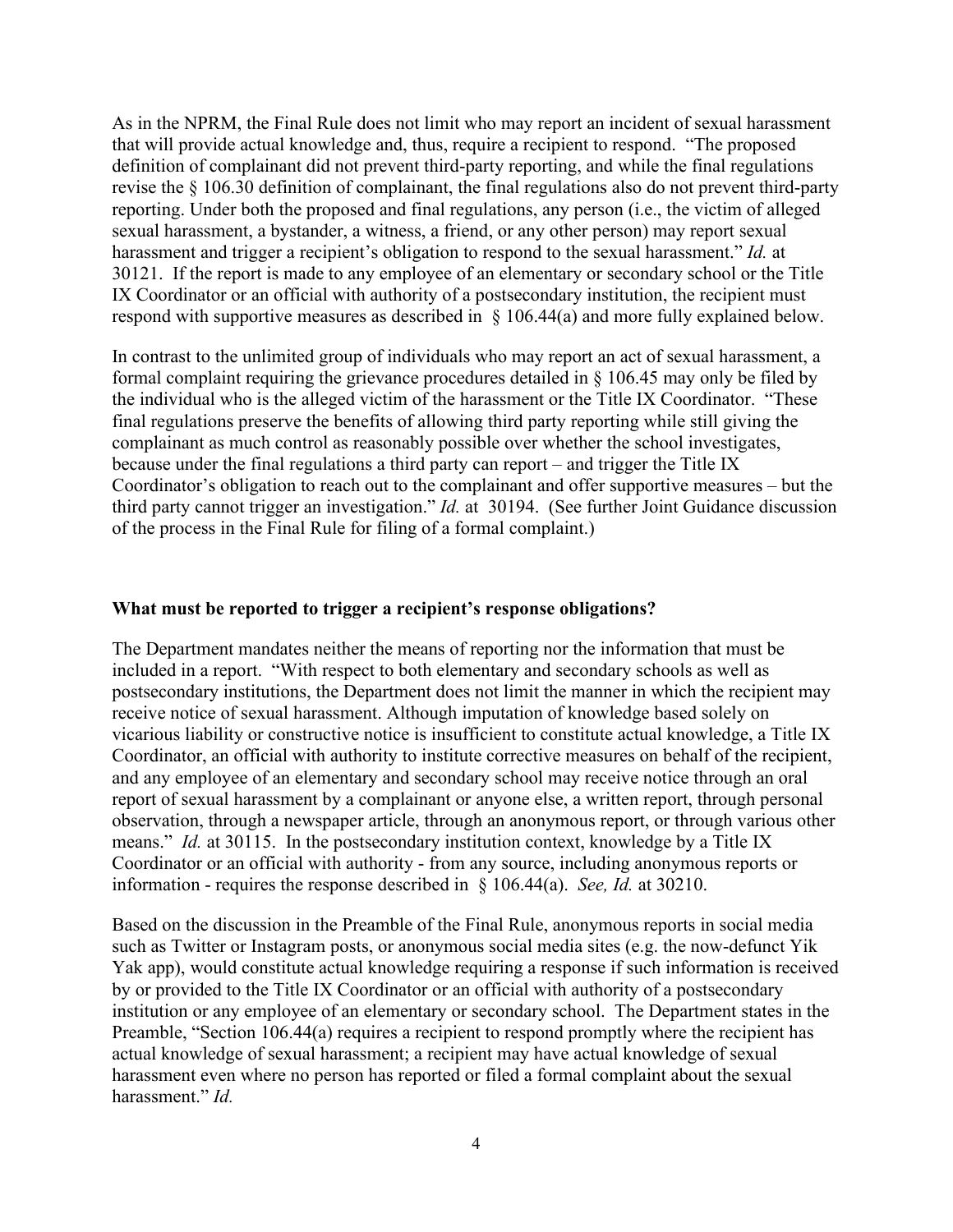### **When must a report be made?**

The Final Regulations impose no limitations on when a report may be made that will constitute actual knowledge, either with regard to the length of time that has elapsed since the incident or the status of the complainant or respondent. Likewise, the Final Rule includes no time limitation on filing of formal complaints. The Department "decline[d] to impose a requirement that formal complaints be filed 'without undue delay.' The Department believes that imposing a statute of limitations or similar time limit on the filing of a formal complaint would be unfair to complainants because, as many commenters noted, for a variety of reasons complainants sometimes wait various periods of time before desiring to pursue a grievance process in the aftermath of sexual harassment, and it would be difficult to discern what "undue" delay means in the context of a particular complainant's experience." *Id.* at 30127.

At the time the report is made, a complainant does not have to be affiliated with the recipient to trigger the response obligations in  $\S$  106.44(a). "The definition of 'complainant' is any individual alleged to be the victim of conduct that could constitute sexual harassment; there is no requirement that the complainant must be a student, employee, or other designated relationship with the recipient in order to be treated as a 'complainant' entitled to a prompt, non-deliberately indifferent response from the recipient." *Id.* at 30138. Similarly, a respondent does not have to be affiliated with the institution to require a response to a report in accordance with § 106.44(a). "The Department believes that  $\S$  106.30 contains sufficiently clear, broad language indicating that any 'individual' can be a respondent, whether such individual is a student, faculty member, another employee of the recipient, or other person with or without any affiliation with the recipient. The Department intentionally does not limit a 'respondent' to include only individuals against whom a formal complaint has been filed, because even where a grievance process is not initiated, the recipient still has general response obligations under  $\S$  106.44(a) that may affect the person alleged to have committed sexual harassment (i.e., the respondent)." *Id.* at 30139.

### **Where must an incident of sexual harassment occur to be covered under Title IX?**

#### *Affiliated Student Organizations, including Greek Organizations*

One major change from the NPRM to the Final Rule is in relation to coverage of off-campus incidents. The Department raised concerns that were in the NPRM comments in relation to offcampus Greek organizations. *Id.* at 30194-30195.

The Final Rule explicitly includes incidents in off-campus buildings owned or controlled by a recognized student organization in the scope of "education program or activity," stating "where a postsecondary institution has officially recognized a student organization, the recipient's Title IX obligations apply to sexual harassment that occurs in buildings owned or controlled by such a student organization, irrespective of whether the building is on campus or off campus, and irrespective of whether the recipient exercised substantial control over the respondent and the context of the harassment outside the fact of officially recognizing the fraternity or sorority that owns or controls the building." *Id.* at 30197.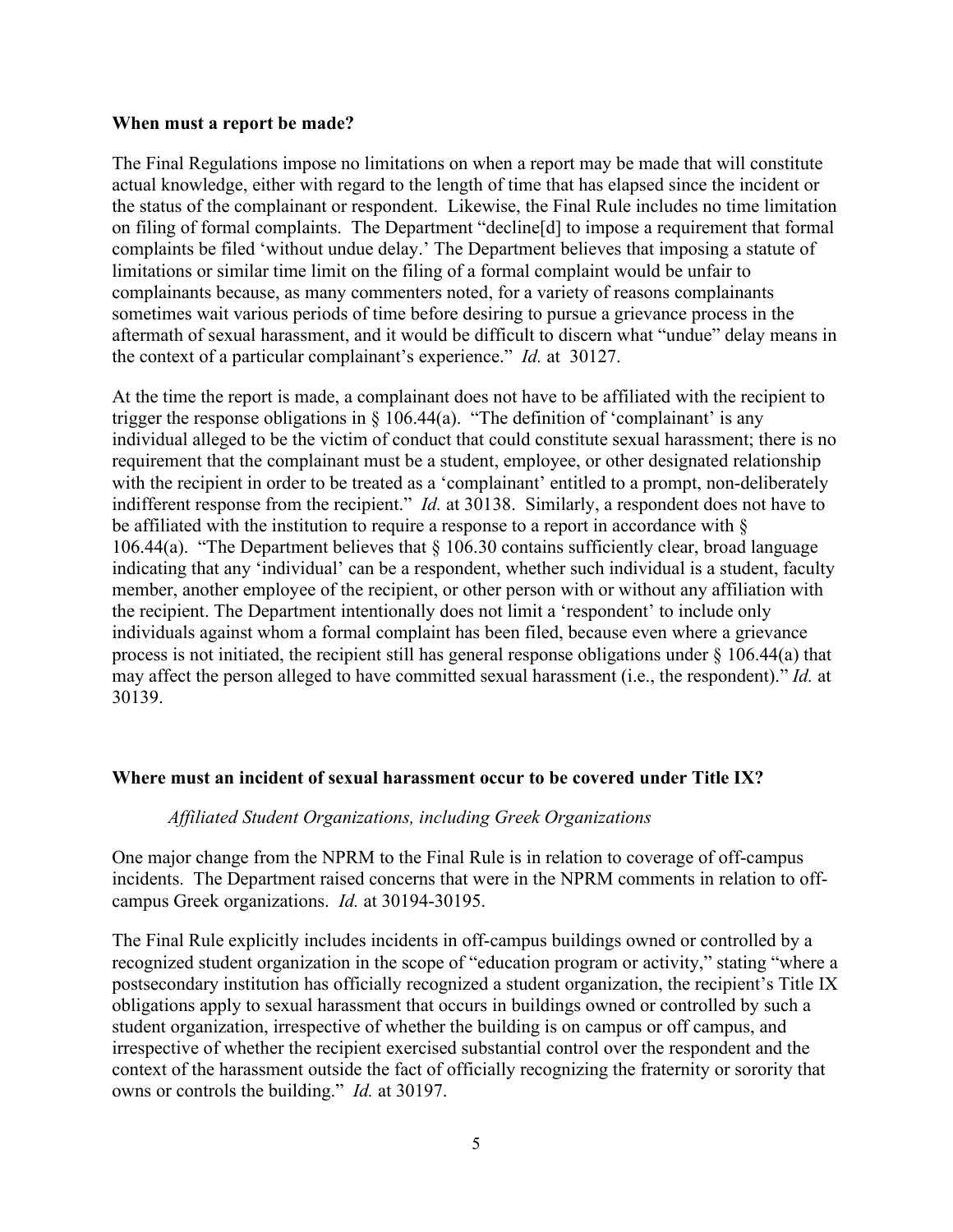The Department stated that they considered it prudent to create a bright line rule for official recognition of student organizations, to bring "buildings owned or controlled by the organization under the auspices of the postsecondary institution recipient and thus within the scope of the recipient's Title IX obligations." *Id.* . However, the Department also acknowledged that recipients may find significant challenges in investigating off-campus conduct on private property and property that is not owned and/or controlled by the institution.

The lynchpin here is the new language surrounding "owned or controlled" and how that can be interpreted by the institutions. What if an allegation is reported that takes place in a location that is not owned or controlled by the recognized student organization? The Department states:

Where a postsecondary institution has officially recognized a student organization, and sexual harassment occurs in an off campus location *not* owned or controlled by the student organization yet involving members of the officially recognized student organization, the recipient's Title IX obligations will depend on whether the recipient exercised substantial control over the respondent and the context of the harassment, or whether the circumstances may otherwise be determined to have been part of the "operations of" the recipient.

# *Id.* .

This is important to note because the standard would change in these circumstances, despite the conduct potentially being something an institution would generally investigate under any other circumstance. The Department has instituted a bright line rule; however, it is unclear at this time if the Department also drew an arbitrary line relating to conduct that would normally be investigated and potentially sanctioned, based on location.

# *Organizations residing off-campus that are unaffiliated with the institution*

Another issue that the Department has caused with the addition of its bright line rule is complications over whether conduct that is alleged to have occurred at an off-campus location in a building not owned or controlled by an unrecognized student organization can be investigated by an institution.

There could be questions here, about whether an institution is obligated to conduct a Title IX investigation if such alleged acts occurred in an unsanctioned location, thus creating tension and lack of clarity about an institution's obligations in this situation. An argument can be made that many of the unaffiliated organizations that reside in towns where the institutions are located are a direct result of the institution's operations as a higher education entity.

The Department states that it intentionally did not provide limiting language in the definitions of complainant and respondent to address these specific types of questions. *Id.* at 30139. The Department intentionally ensured that a respondent was not restricted "to being a person enrolled or employed by the recipient or who has any other affiliation or connection with the recipient." *Id.* While the Department points out that these definitions are sufficiently broad, that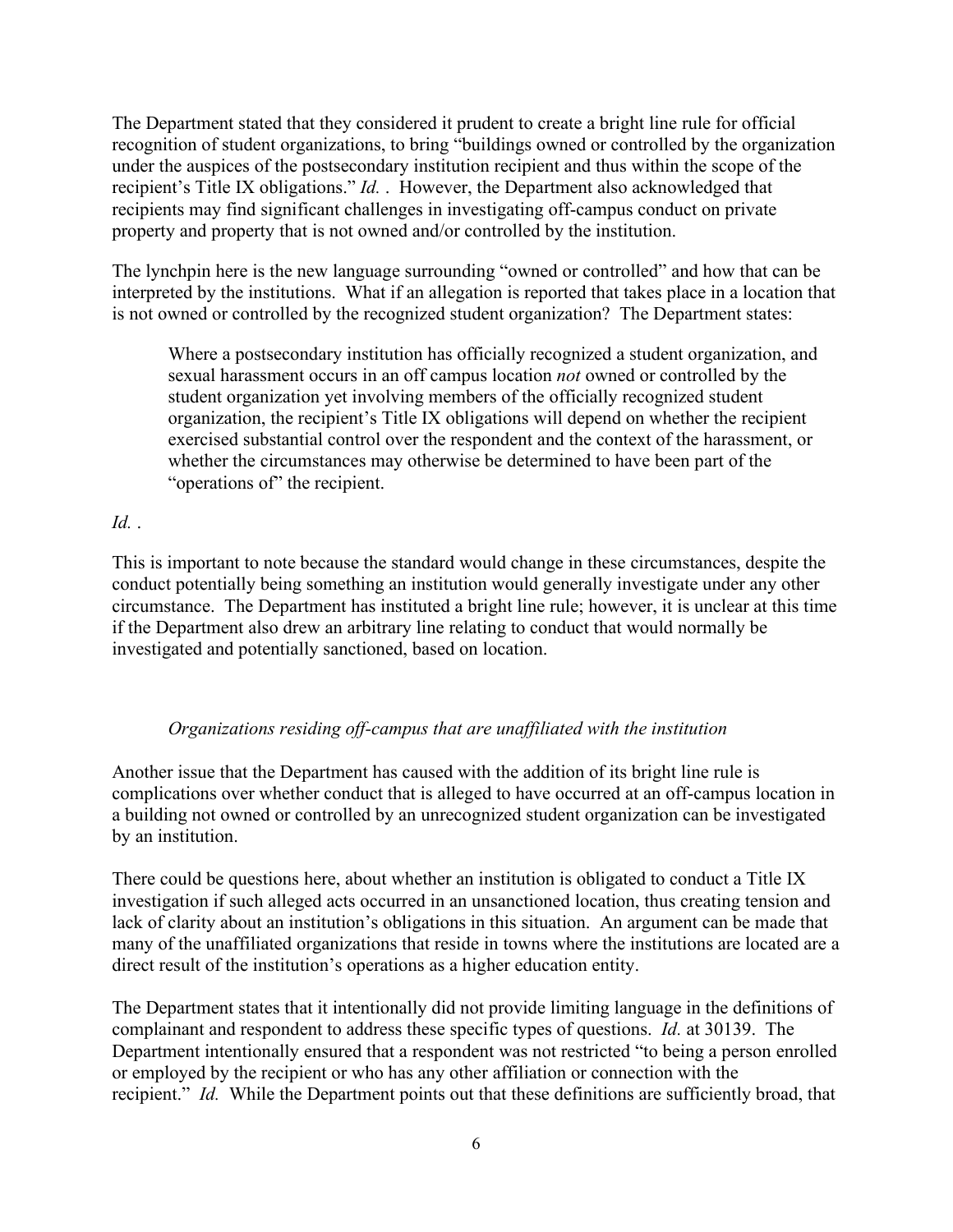does not solve the wrinkle created by the Department's geography definition in relation to these types of unaffiliated/unrecognized off-campus organizations.

The Department does state in the Preamble that there will clearly be situations that conduct is alleged that is outside the institution's educational program or activity, that later gives rise to the complainant suffering Title IX sexual harassment in the institution's educational program or activity. In these situations, the Department states that there is nothing in this Final Rule that would bar an institution from investigating allegations the Department considers to be outside the purview of Title IX under these regulations in concert with the latter activity that does fall within the institution's jurisdiction, and that the institution can choose to address the prior conduct that was not under the institution's purview through its own student code of conduct. The Department states:

[A] recipient is not required by these final regulations to inefficiently extricate conduct occurring outside an education program or activity from conduct occurring in an education program or activity arising from the same facts or circumstances in order to meet the recipient's obligations with respect to the latter.

## *Id.* at 30198.

Thus, even if this Final Rule no longer covers allegations in this specific setting, they do not specifically bar an institution from investigating these allegations under their own student code of conduct in the event of a formal complaint from a complainant.

## *Academic medical centers*

Incidents that occur at an academic medical center, if such academic medical center receives federal assistance, are within the scope of Title IX and the Final Rule. The Department emphasizes that "Congress did not exempt academic medical centers that receive Federal financial assistance from Title IX." *Id.* at 30446. The Final Rule does not carve out any category of respondent, including medical residents, for categorical exemption. The Department states, "If a medical resident is accused of sexual harassment in an education program or activity of the recipient against a person in the United States, the recipient must respond promptly in a manner that is not deliberately indifferent." *Id.* at 30446-30447.

The Department notes, however, that certain aspects of the recipient's response under the Final Rule may vary given the unique character of academic medical centers. If the complainant is a patient of the medical center, for example, supportive measures may center around removing that patient from interaction with the respondent. Informal resolution may be appropriate and offered to a patient who reports sexual harassment by a medical resident. The Department does emphasize, however, that the patient must be participating or attempting to participate in the education program or activity of the recipient to file a formal complaint. *Id.* at 30447.

While the Department repeatedly uses the example of medical residents as respondents, it remains unclear if the Department is taking the position that a patient who is treated by a medical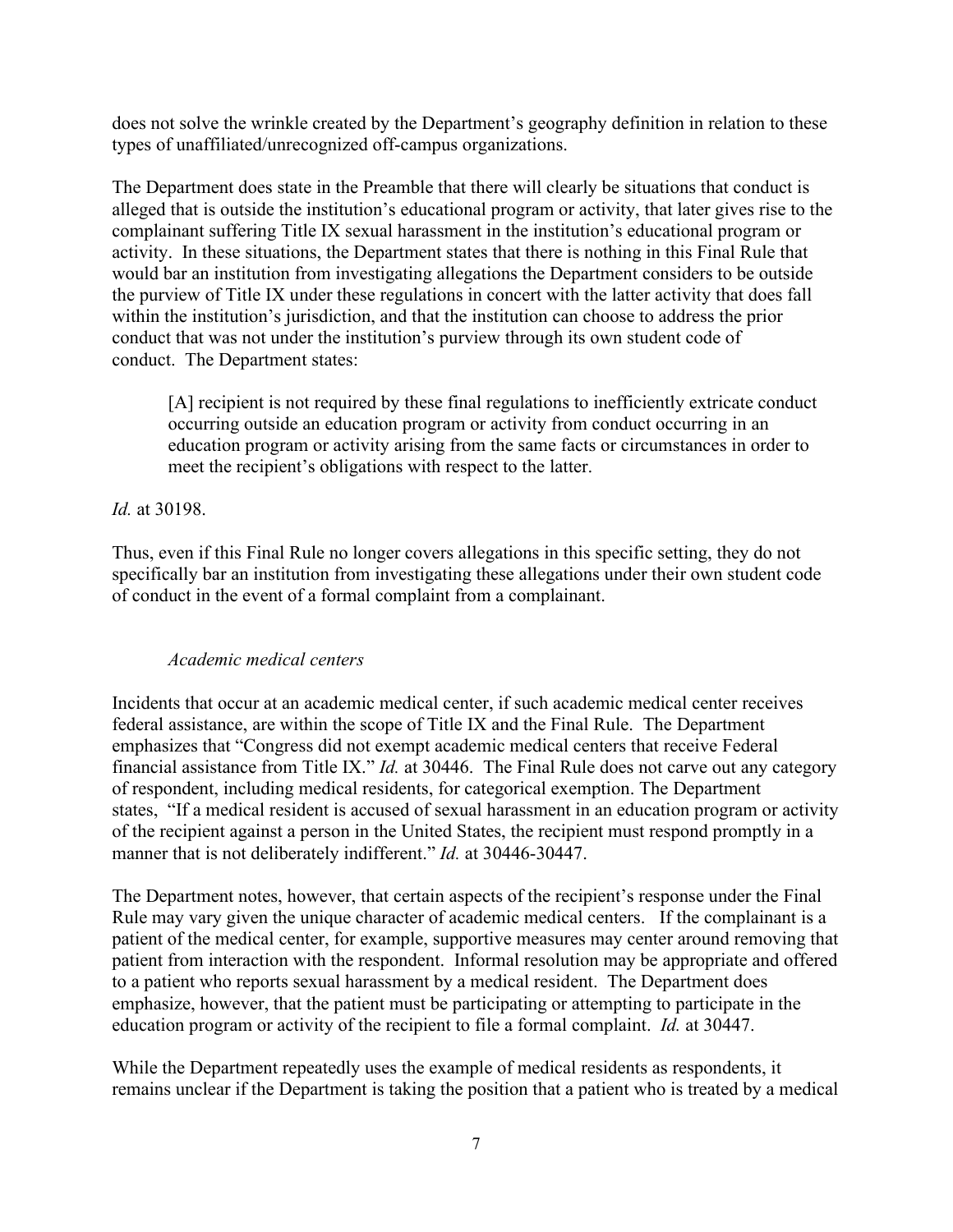resident, as opposed to an attending physician, is necessarily participating in an education program or activity. What is clear is that the Department does not consider an academic medical center to be a postsecondary institution. "[A]cademic medical centers are not postsecondary institutions, although an academic medical center may be affiliated with a postsecondary institution or even considered part of the same entity as the institution of higher education." *Id.* Thus, if a complaint involves an incident at an academic medical center outside of the educational programs and activities of the recipient, then the recipient may employ the written question process in § 106.45(b)(6)(ii) for entities that are not postsecondary institutions rather than the live hearing required in  $\S$  106.45(b)(6)(i).

### *Study Abroad Implications*

Note that the multi-pronged definition of education program or activity does not apply beyond the United States, including with respect to study abroad programs: the Department's position in the Final Rule is that "regardless of whether a study abroad program is part of a recipient's education program or activity, Title IX does not have extraterritorial application." *Id*. at 30206. After noting the paucity of judicial precedent on the issue, the Department argued that *King v. Board of Control of Eastern Michigan University*, 221 F. Supp. 2d 783 (E.D. Mich. 2002), in which the District Court for the Eastern District of Michigan held that Title IX applied to conduct that occurred abroad, would have been decided differently had it been preceded by the Supreme Court's subsequent decisions in *Kiobel v. Royal Dutch Petroleum*, 133 S. Ct. 1659 (2013), and *Morrison v. National Australian Bank*, 561 U.S. 247 (2010), in which the Supreme Court "acknowledged the presumption against extraterritoriality." *Id*. at 30205. Instead, the Department endorsed the reasoning adopted in *Phillips v. St. George's University*, No. 07-CV-1555, 2007 WL 3407728 (E.D.N.Y. Nov. 15, 2007), in which the district court for the Eastern District of New York rejected extraterritorial application of Title IX.

In another significant clarification of the NPRM, the Department repeatedly explains that recipients are free to develop their own conduct proceedings for conduct occurring beyond the limited scope of Title IX in the Final Rule. "[N]othing in these final regulations precludes action under another provision of the recipient's code of conduct that these final regulations do not address. For example, a recipient may choose to address conduct outside of or not in its 'education program or activity,' even though Title IX does not require a recipient to do so. *Id.* at 30091.

## *Conflicts relating to Clery Act in relation to geography definitions*

The Department acknowledges that there is a deviation in definition under this section in reference to "a building owned or controlled by a student organization that is officially recognized by a postsecondary institution," versus the Clery Act's use of the term "noncampus building or property." *Id.* at 30197. While this will be discussed in further detail in the Joint Guidance memorandums relating to the Final Rule's interaction with other Federal laws, rules and regulations, we would be remiss not to discuss it in the context of geography. The Department argues that Clery and Title IX serve different purposes, and thus, it is acceptable to have definitions that are not "co-extensive." *Id.* This, however, will serve to create arbitrary distinctions and cause more confusion for institutions going forward in attempting to meet all of their Federal obligations.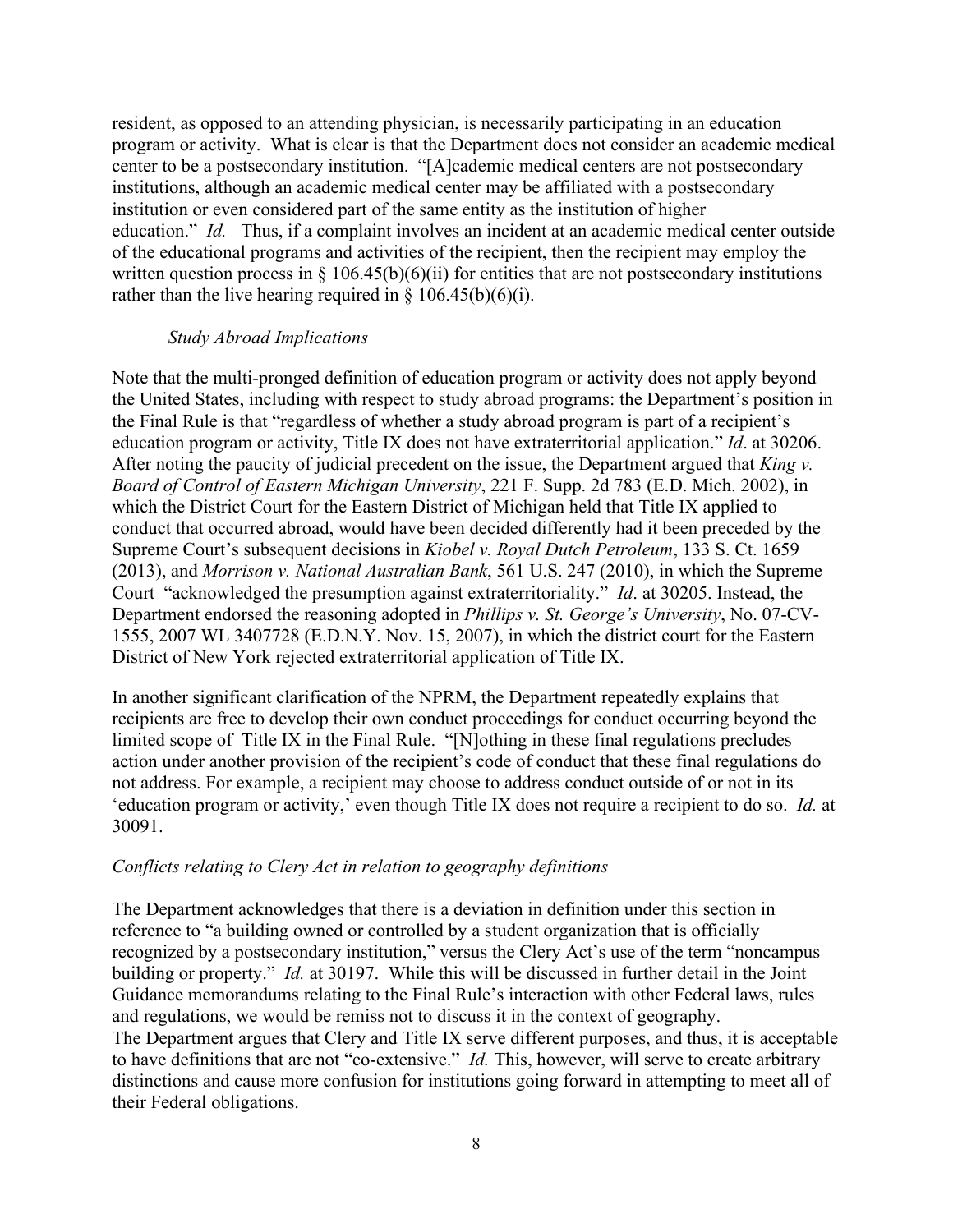## **How must a recipient respond to a report of covered sexual harassment to not be deliberately indifferent?**

Generally, a recipient's response to sexual harassment must not be deliberately indifferent, defined in the Final Rule exactly as defined in the NPRM as not "clearly unreasonable in light of the known circumstances." In a significant change, the Department removed the "safe harbor" for recipients that was in § 106.44(b) of the proposed regulations (see discussion below of § 106.44(b)) and, instead, mandates that a recipient must offer supportive measures to a complainant and conduct grievance procedures that comply with § 106.45 before the imposition of any sanction on a respondent that is not a supportive measure:

A recipient's response must treat complainants and respondents equitably by offering supportive measures as defined in § 106.30 to a complainant, and by following a grievance process that complies with § 106.45 before the imposition of any disciplinary sanctions or other actions that are not supportive measures as defined in  $\S$  106.30, against a respondent. 34 C.F.R. §106.44(a).

The Department clarifies that the obligation to offer supportive measures to a complainant, regardless of the status of the complainant or the respondent, arises from a report of sexual harassment, whereas the requirement to follow a grievance process in accordance with procedures in § 106.45 is only required if the complainant or the Title IX Coordinator files a formal complaint. "The final regulations, like the proposed rules, draw a distinction between a recipient's general response to reported incidents of sexual harassment (including offering supportive measures to the complainant), on the one hand, and the circumstances that obligate a recipient to initiate a grievance process, on the other hand. With respect to a grievance process, the final regulations retain the proposed rules' approach that a recipient is obligated to begin a grievance process against a respondent (that is, to investigate and adjudicate allegations) only where a complainant has filed a formal complaint or a Title IX Coordinator has signed a formal complaint." *Id.* at 30122.

Supportive measures, defined in § 106.30 and discussed more fully in other sections of the *Joint Guidance*, must be offered to a complainant and may be offered to a respondent and are nondisciplinary, non-punitive, individualized, and without fee or charge to either party. The Department further explains in the definition of supportive measures that "such measures are designed to restore or preserve equal access to the recipient's education program or activity without unreasonably burdening the other party, including measures designed to protect the safety of all parties or the recipient's educational environment, or deter sexual harassment." *Id.*  at 30574. Examples provided in the definition of supportive measures include "counseling, extensions of deadlines or other course-related adjustments, modifications of work or class schedules, campus escort services, mutual restrictions on contact between the parties, changes in work or housing locations, leaves of absence, increased security and monitoring of certain areas of the campus, and other similar measures." *Id.*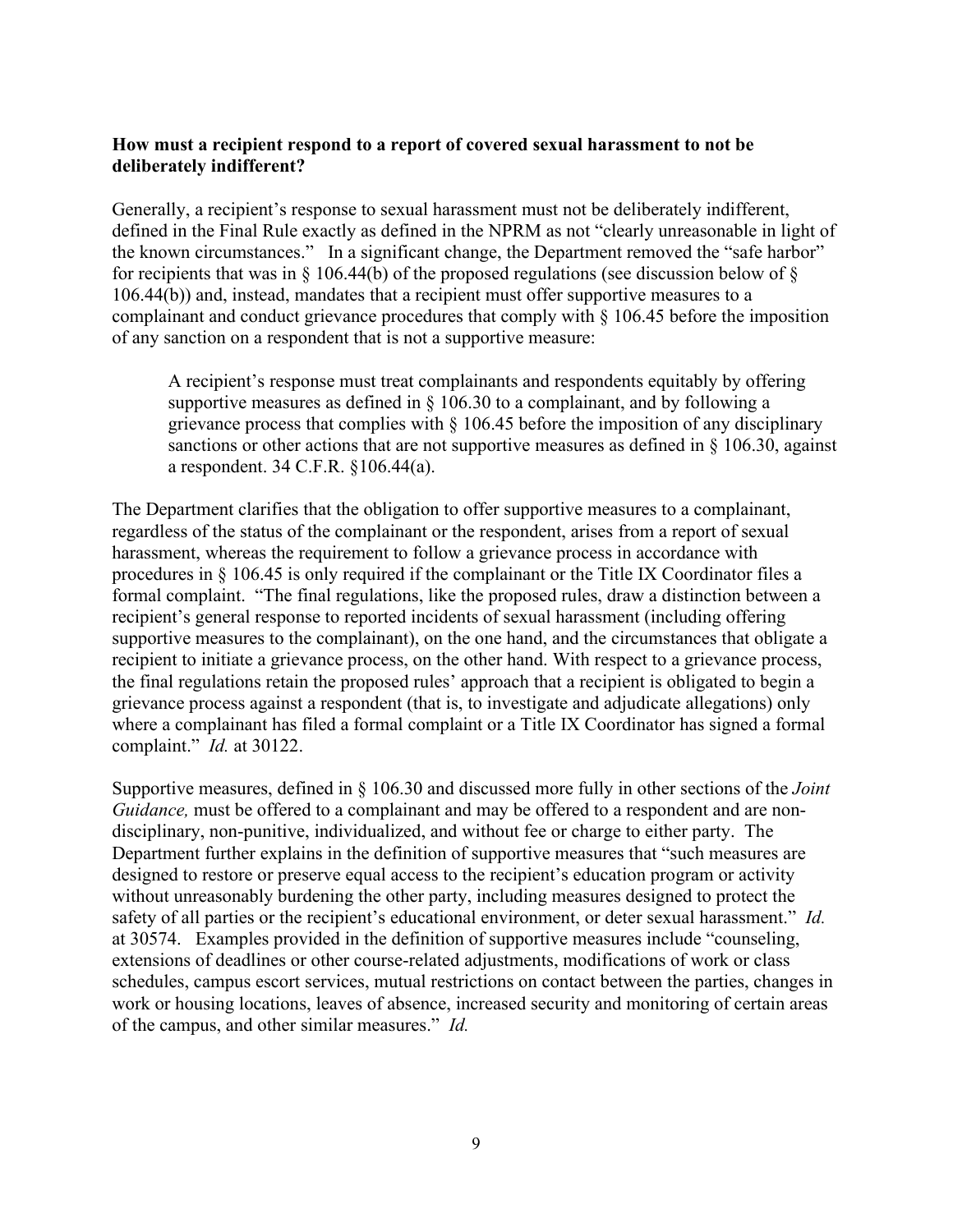The Final Regulations also include in  $\S$  106.44(a) specific steps a recipient must take with regard to communication with a complainant regarding supportive measures and the formal complaint process:

The Title IX Coordinator must promptly contact the complainant to discuss the availability of supportive measures as defined in § 106.30, consider the complainant's wishes with respect to supportive measures, inform the complainant of the availability of supportive measures with or without the filing of a formal complaint, and explain to the complainant the process for filing a formal complaint.

In the initial contact by the Title IX Coordinator to the complainant the Title IX Coordinator must take four specific actions: (i) discuss the availability of supportive measures as defined in  $\S$  106.30; (ii) consider the complainant's wishes with respect to supportive measures; (iii) inform the complainant of the availability of supportive measures with or without the filing of a formal complaint; and (iv) explain to the complainant the process for filing a formal complaint. Failure to take these actions may render the recipient's response deliberately indifferent. "We have revised § 106.44(a) to specify that a recipient's prompt, non-deliberately indifferent response must include offering supportive measures to each complainant (i.e., a person who is alleged to be the victim), and specifically having the Title IX Coordinator contact the complainant to discuss the availability of supportive measures with or without the filing of a formal complaint, consider the complainant's wishes regarding supportive measures, and explain to the complainant the process for filing a formal complaint." *Id.* at 30128.

In the detailed discussion in the Preamble of these required actions by a Title IX Coordinator, the Department describes the offering of supportive measures as an "interactive process" and "a meaningful dialogue with the complainant to determine which supportive measures may restore or preserve equal access to the recipient's education program or activity without unreasonably burdening the other party, including measures designed to protect the safety of all parties or the recipient's educational environment, or deter sexual harassment." *Id.* at 30209. Based on this interactive process, a recipient must *offer* supportive measures to a complainant. "[A] recipient will have sufficiently fulfilled its obligation to offer supportive measures as long as the offer is not clearly unreasonable in light of the known circumstances, and so long as the Title IX Coordinator has contacted the complainant to engage in the interactive process also described in revised § 106.44(a)." *Id.* 

If the complainant refuses supportive measures that are not clearly unreasonable the Department will not deem the recipient's response to be deliberately indifferent. *Id.* If the recipient does not provide the complainant with supportive measures, then the extensive recordkeeping required by § 106.45(b)(10)(ii) must include the reasons why such response was not clearly unreasonable in light of the known circumstances. The Department, however, recognizes that in the context of an anonymous report a "nondeliberately indifferent response" will vary depending on the extent of information in the report regarding the alleged victim. *See,* Id. at 30132.

As further provided in the definition of supportive measures in § 106.30, the recipient must keep supportive measures provided to complainants or respondents confidential if possible without impairing the ability to provide such measures. The Title IX Coordinator must coordinate "the